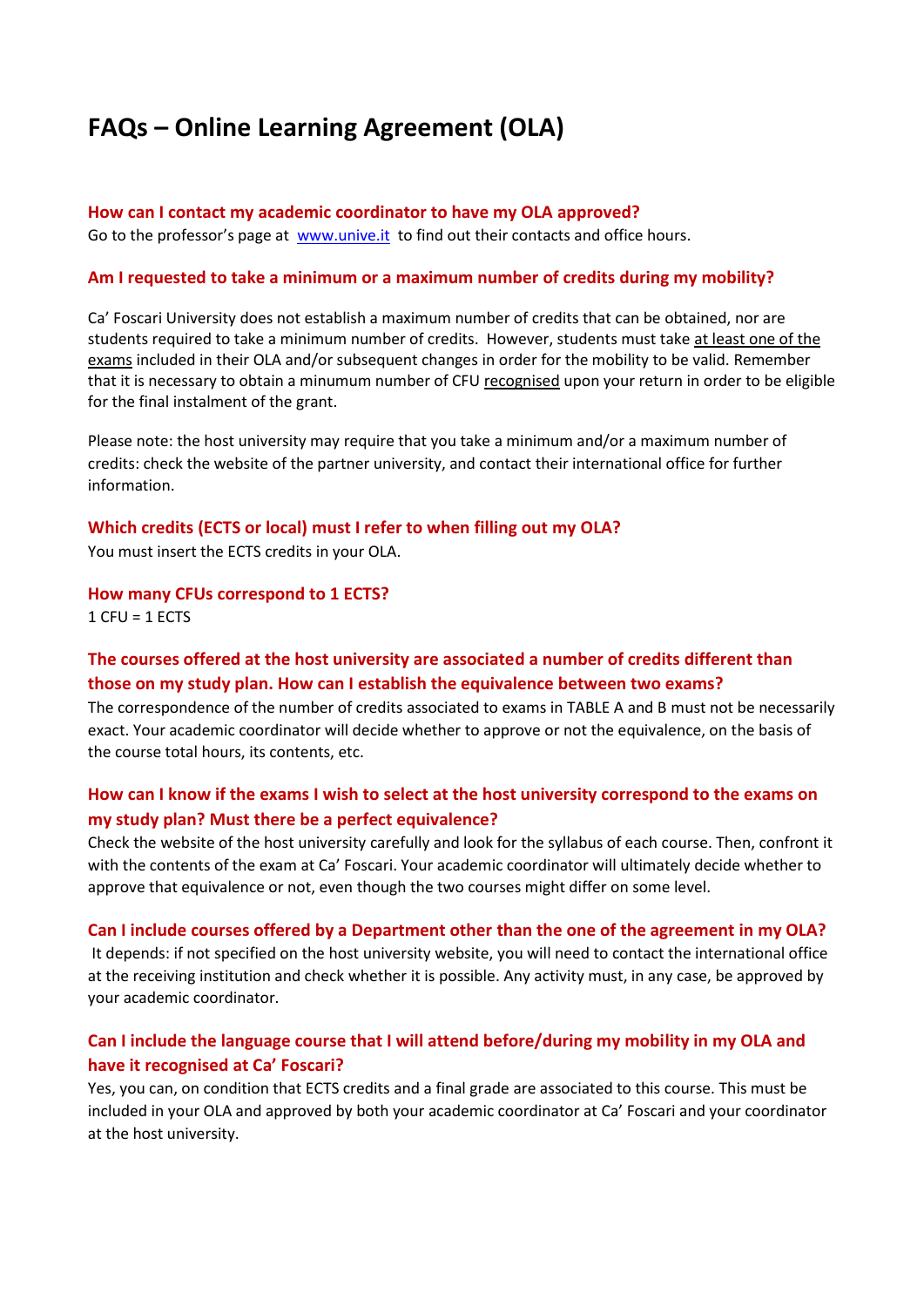# **Can I take two or more exams at the host institution in order to have one exam recognised at Ca' Foscari?**

Yes, you can, if your academic coordinator approves. Please note: should you fail even one single component of this "group" of exams, the correspondent exam at Ca' Foscari cannot be recognised. In this case, however, the passed components will be recognised as extra credits, if possible.

## **Can I take exams that are planned for a year subsequent to my year of enrolment during the mobility?**

Yes, you can, on condition that the specific exam does not require a bridging/preparatory part that you have not already taken to be passed.

# **I have already taken a partial exam (6 out 12 CFU) at Ca' Foscari. Can I take the remaining module during my mobility?**

No, you cannot: it is not possible to have partial activities recognised at Ca' Foscari upon your return. Likewise, you cannot take the first module of a Ca' Foscari 12-credit exam during your mobility and the second module upon your return.

# **In the course catalogue of the host university I cannot find exams equivalent to those I have on my study plan as free choice credits. What can I do?**

You can plan to have them recognised with the original title, to replace the free choice exams you currently have on your study plan. In this case, you will not need to find courses that have equivalent contents. You will need to insert in Table B of your OLA the course title as indicated in Table A, and add "FREE CHOICE" in brackets. The number of credits associated to these exams in Table B must correspond to the number of credits associated to the free choice courses you have in your study plan and you wish to replace (6 or 12 credits). This correspondence must in any case be approved by your academic coordinator.

#### **Can I include extra credits in my OLA?**

Yes, you can. However, for some BA and MA programmes, it is possible to insert up to a maximum number of extra credits in a student's study plan. Should you have any doubt on the matter, you can contact your Department or check<https://www.unive.it/pag/8326/> (ITA) for more information. In this case you will need to insert in Table B the course title as indicated in Table A, and add "EXTRA CREDITS" in brackets. The number of credits associated to these exams in Table B must correspond to the number of credits indicated in Table A for the same exams.

N.B.: it is not possible to register decimal numbers of credits. For example: if the exam at the host institution is worth 7.5 ECTS credits, your academic coordinator at Ca' Foscari will decide whether to indicate 7 or 8 ECTS (CFUs) in Table B.

## **Can I insert in Table B of my OLA courses included in a MINOR at Ca' Foscari?**

No, you cannot. It is not possibile to register exams included in a MINOR upon your return from the mobility. Exams included in a MINOR must be taken at Ca' Foscari.

## **Can I insert in Table B of my OLA courses included in the PF24CFU?**

No, you cannot. It is not possibile to register exams included in the PF24CFU upon your return from the mobility. Exams included in the PF24CFU must be taken at Ca' Foscari.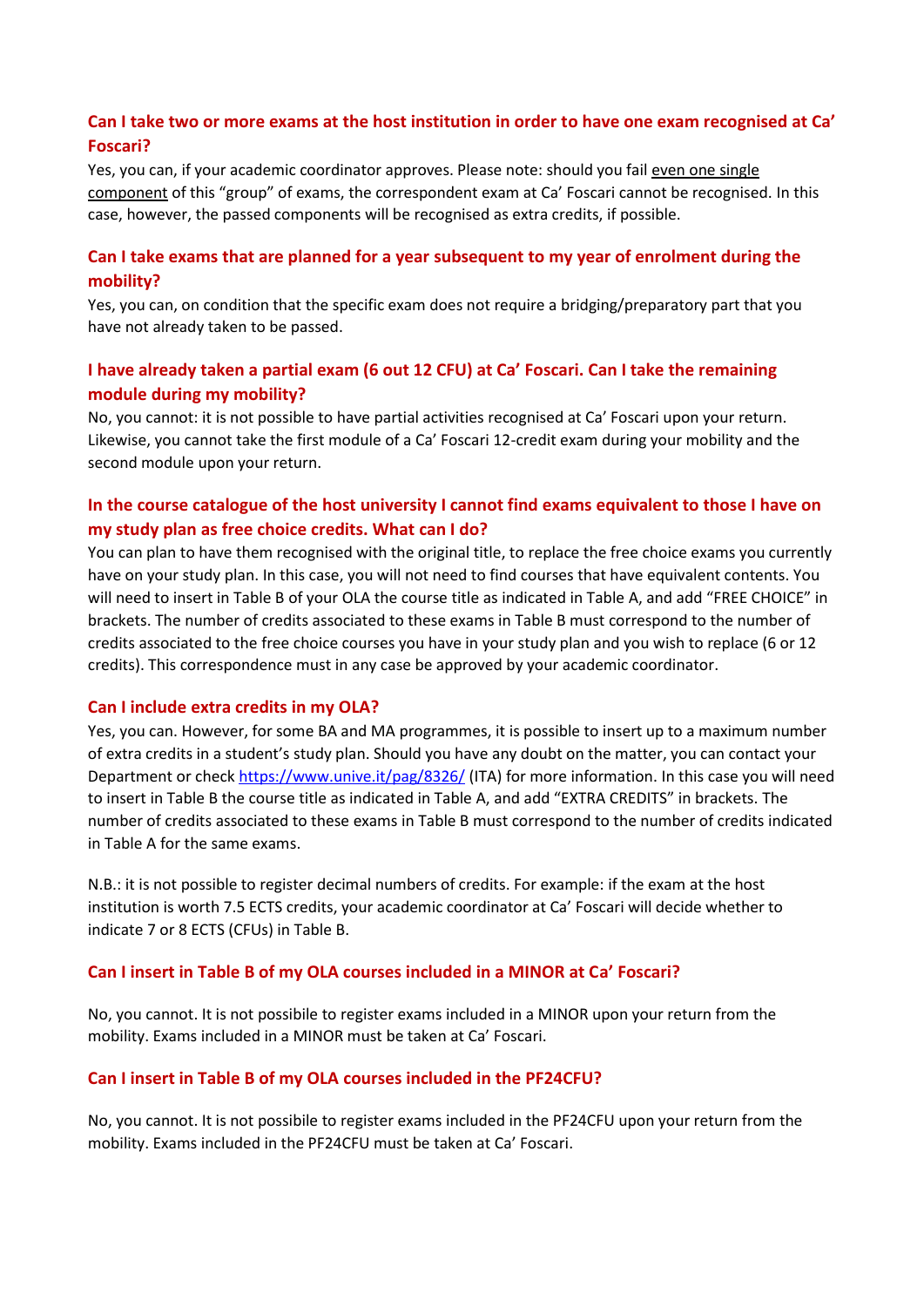## **Can I insert in Table B of my OLA the activity "***COMPETENCE FOR SUSTAINABILITY***"?**

Yes, you can. Your academic coordinator at Ca' Foscari will decide whether to approve this activity in your OLA after consulting the Departmental Delegate for Sustainability, in order to check the suitability of the activities to be carried out abroad, in the light of the specificity of this activity.

### **Can I insert in Table B of my OLA the activity "***CLA B2***"?**

No, you cannot. The activitiy CLA B2 cannot be registered as a result of an exam taken at the host institution during the mobility.

#### **I wish to take during my mobility one exam that I do not have in my study plan. What can I do?**

Do not worry: you can include the exam in your OLA. Rember to change your study plan accordingly, within the prescribed deadlines.

### **What does "component code" mean?**

It refers to the code associated to each exam. As for Ca' Foscari exams, it is indicated in brakets next to the title. Check that it is correct and consistent with the code you can find on your study plan. It is compulsory to include this code in your OLA. Course codes at the host university can be made up of letters, numbers or both. In some cases, courses are not associated to a code, and, in this case, you will be exempted from inserting this data.

#### **Who must sign my OLA?**

Your OLA must be signed by yourself, your academic coordinator at Ca' Foscari and your coordinator at the host institution.

# **Can I modify my OLA before the beginning of the mobility, after it has been approved and signed by both coordinators?**

No, you cannot. You can modify your OLA only after the beginning of your mobility, within 30 days from the start of courses, by completing the relevant procedure.

# **LEARNING AGREEMENT (L.A.) for research activity**

# **If decide to carry out research activity during my mobility, do I need to have a tutor assigned by the host university?**

No, you do not necessarily need to be assigned a tutor by the host university. You must, however, check with the host institution whether it is possible for you to carry out individual research activities at the host university facilities. On the other hand, the topic of your research must be approved by your thesis supervisor at Ca' Foscari.

### **Who must sign my L.A. for research activity?**

This document must be signed by yourself, your Erasmus+ academic coordinator at Ca' Foscari, your thesis supervisor, and your Erasmus+ coordinator at the host institution.